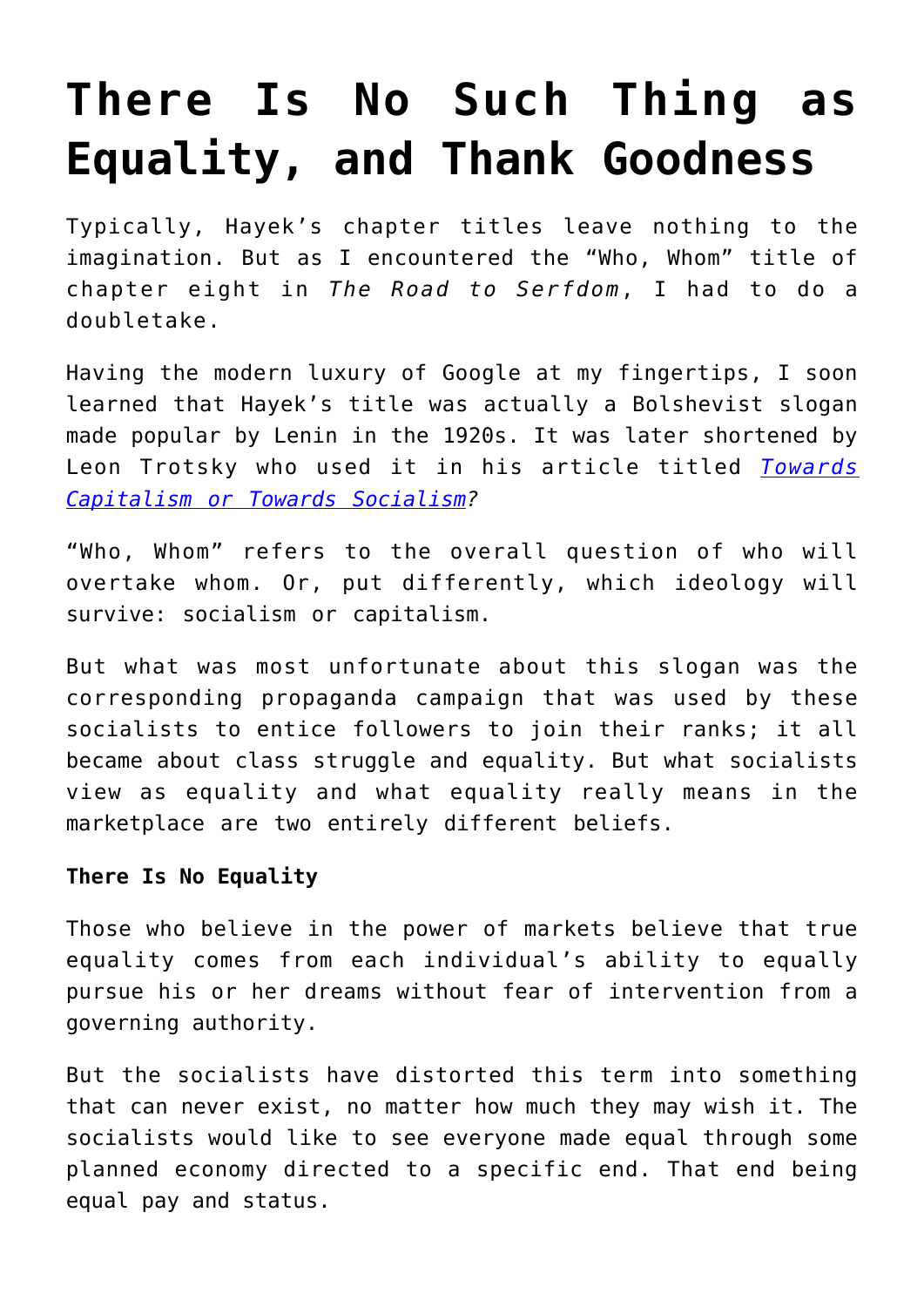Unfortunately, no two people are born the same. Each person has unique skills and experiences that set him apart from all others. The only way in which two people can be made to be the same is through a complete government takeover of every aspect of our lives. Or, in other words, nothing short of ultimate force would bring about this goal. Which is exactly what Hayek warns about in chapter eight of The Road to Serfdom.

What socialists forget, or perhaps never understood to begin with, is that the free market is the only vessel from which equal access to our ambitions can be achieved without trampling on the ambitions or rights of others.

Under free market capitalism, a man is not prescribed his destiny at birth. The child born in the streets and swaddled in rags can grow up to be an entrepreneur, creating value, jobs, and driving the economy. So long as he has the ambition and will to do so, of course.

But this ability to change one's stars belittles this notion of class warfare because in true capitalism one can move from one station to the next, making socialism completely irrelevant to the equation.

#### As Hayek says:

*Under competition the probability that a man who starts poor will reach great wealth is much smaller than is true of the man who has inherited property, it is not only possible for the former, but the competitive system is the only one where it depends solely on him and not on the favors of the mighty, and where nobody can prevent a man from attempting to achieve this result.*

### **Resentment**

But through socialist doctrine, it was instilled in many that each of us deserves equal success just by simply existing. And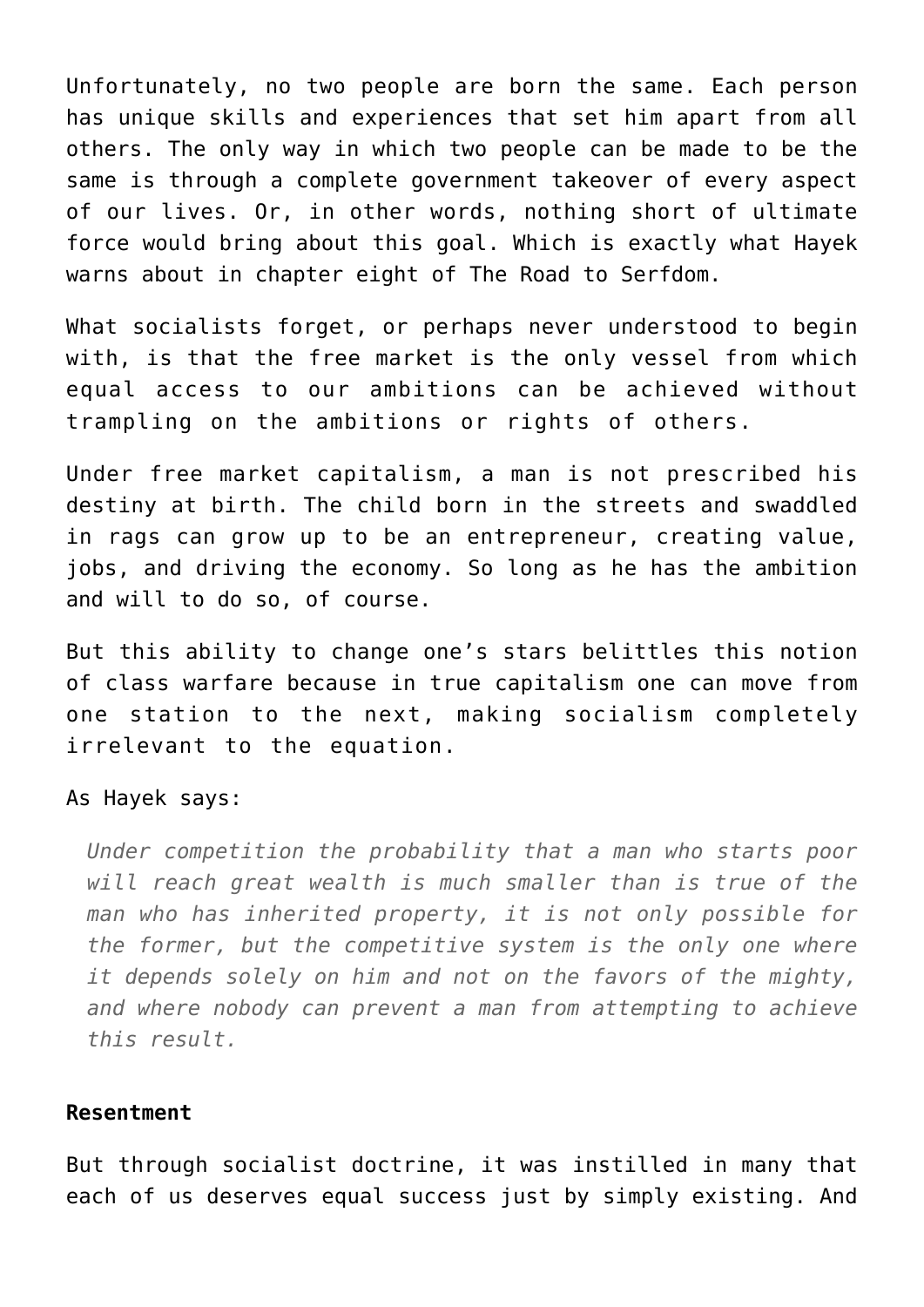even worse still was this underlying resentment that led many prominent socialists to believe that those born in lower classes are somehow more deserving of this success than someone born into "privilege."

Hayek attributes much of this line of thinking to compulsory education.

Textbooks assigned during the course of government-forced education tell of greed and oppression at the hand of wealthy. And of course, the heroes are the working class underdogs who have managed, in spite of capitalism, to form labor unions and pass regulations all intended to make us all more equal.

### As Hayek writes:

*The resentment of the lower middle class, from which fascism and National Socialism recruited so large a proportion of their supporters, was intensified by the fact that their education and training had in many instances made them aspire to directing positions and that they regarded themselves as entitled to be members of the directing class.*

Instead of seeking to change their situations through their own efforts, an entire generation now believed it was owed to them.

*While the younger generation, out of that contempt for profit-making fostered by socialist teaching, spurned independent positions which involved risk and flocked in ever increasing numbers into salaried positions which promised security, they demanded a place yielding them the income and power to which in their opinion their training entitled them.*

But what is neglected here is a clear definition of who will be in charge of bringing about this great utopia where all things are equal. Such a system would have to be controlled by some all-powerful entity.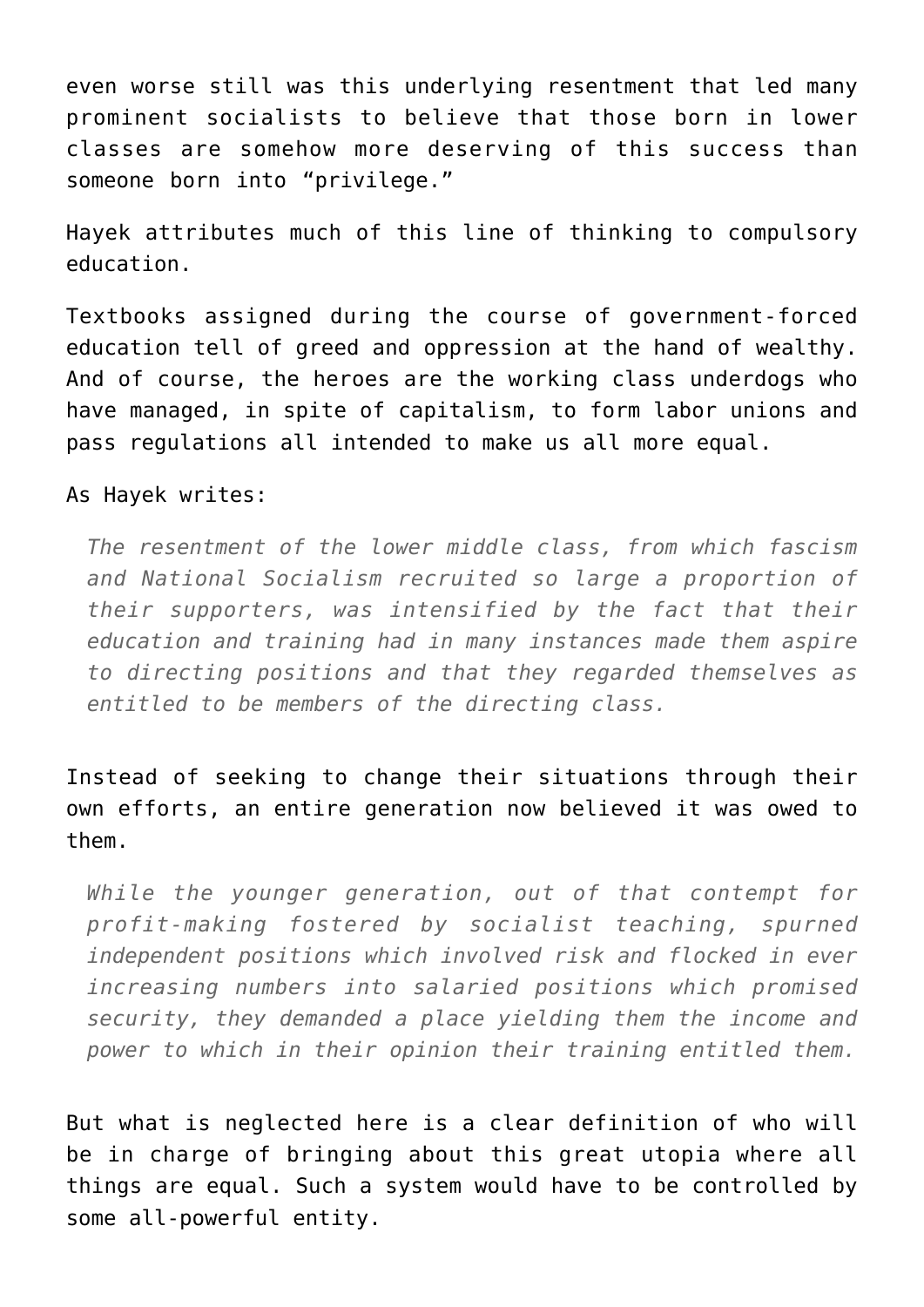## **Arbiter of Fairness**

For forced equality to occur, some entity has to be responsible for directing resources to make it so. And as history has shown us, this is always a role given to the state, by the state. As Hayek says, "In so far as government does anything at all, its action will always have some effect on "who gets what, when, and how."

But somehow, socialists have convinced themselves that the state is a neutral source of redistribution, immune to succumbing to its own ends over the "common good" of the people. But this gives the state complete control over just about everything imaginable, as Hayek also warns:

*What these people forget is that, in transferring all property in the means of production to the state, they put the state in a position whereby its action must in effect decide all other incomes.*

He further adds, "That a government which undertakes to direct economic activity will have to use its power to realize somebody's ideal of distributive justice is certain."

## **Fight for Fifteen**

We are seeing this play out today in our modern world with the "fight for fifteen" minimum wage movement. Desperate to achieve "fair" pay for all, many entry-level workers have demanded that the government take complete control of setting wage rates. But in reality, all this does is take the power to control one's destiny out of the hands of individuals and into the hands of government.

Instead of working to earn this success, it is demanded that the government simply give it to us. Entry-level positions that were once seen as stepping stones to greater career ambitions are now seen as the ends themselves.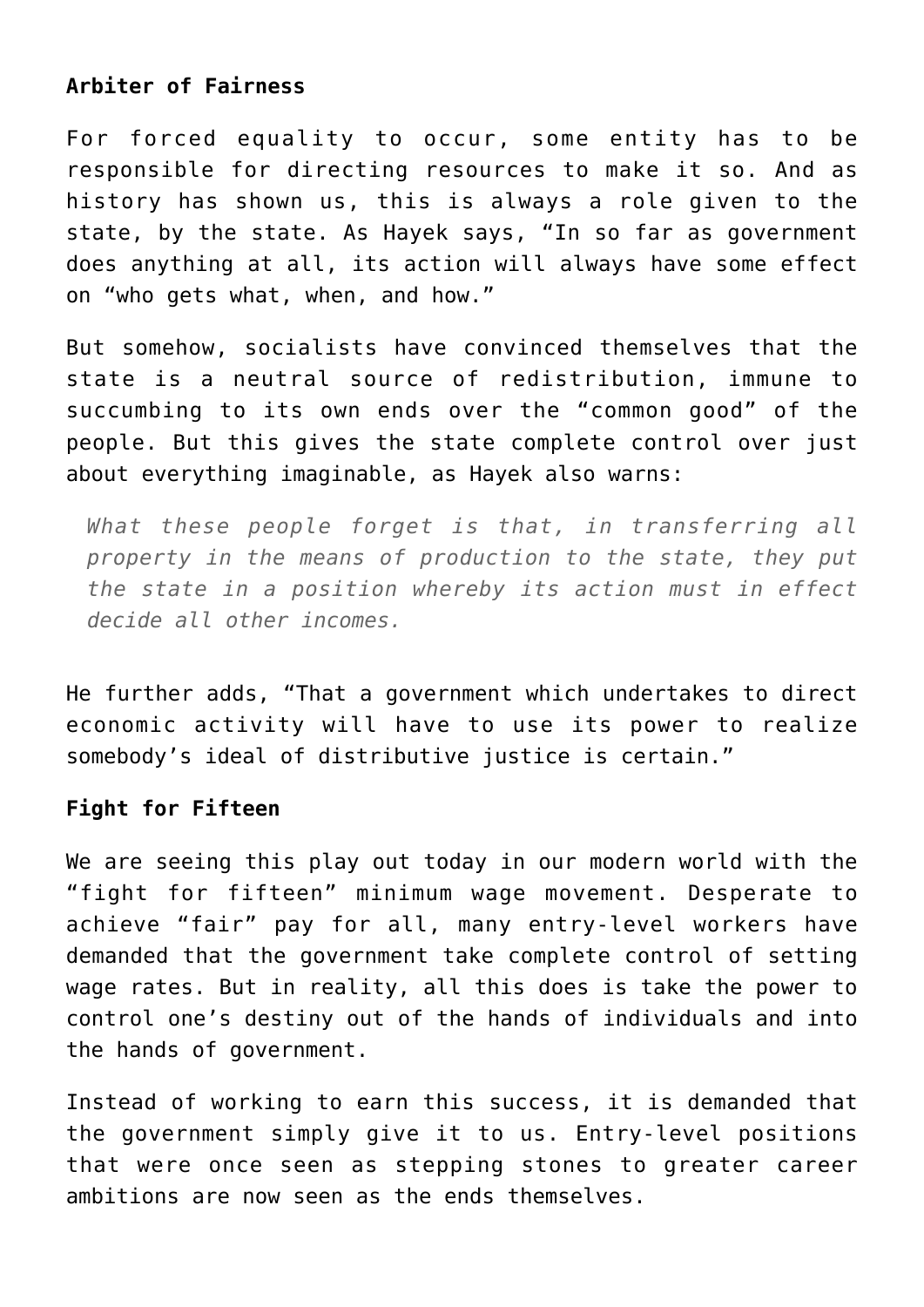The young man flipping burgers desires to make as much as his supervisor because he feels it is owed to him. But that supervisor was once a flipping burgers himself. It was his own ambition for something more that led him to want a higher status in life. And that drive resulted in him picking up extra shifts and proving himself until he reached an elevated position. This ability in itself is true freedom.

### As Hayek says:

*It is only because we have forgotten what unfreedom means that we often overlook the patent fact that in every real sense a badly paid unskilled worker in this country has more freedom to shape his life than many a small entrepreneur in Germany [1944] or a much better paid engineer or manager in Russia.*

No human being can ever eradicate the differences that exist among individuals. And no one should want to. These differences have given us the robust marketplace we have today. Our different abilities and skills are proof that we live in a society where individuals determine their destiny and not some arbitrary authority.

### As Hayek says:

*There will always exist inequalities which will appear unjust to those who suffer from them, disappointments which will appear unmerited, and strokes of misfortune which those hit have not deserved. But when these things occur in a society which is consciously directed, the way in which people will react will be very different from what it is when they are nobody's conscious choice.*

So, the question of "who, whom" is rather important because what this slogan really makes one reflect on is who is control of whom. For the socialists, they believe the government